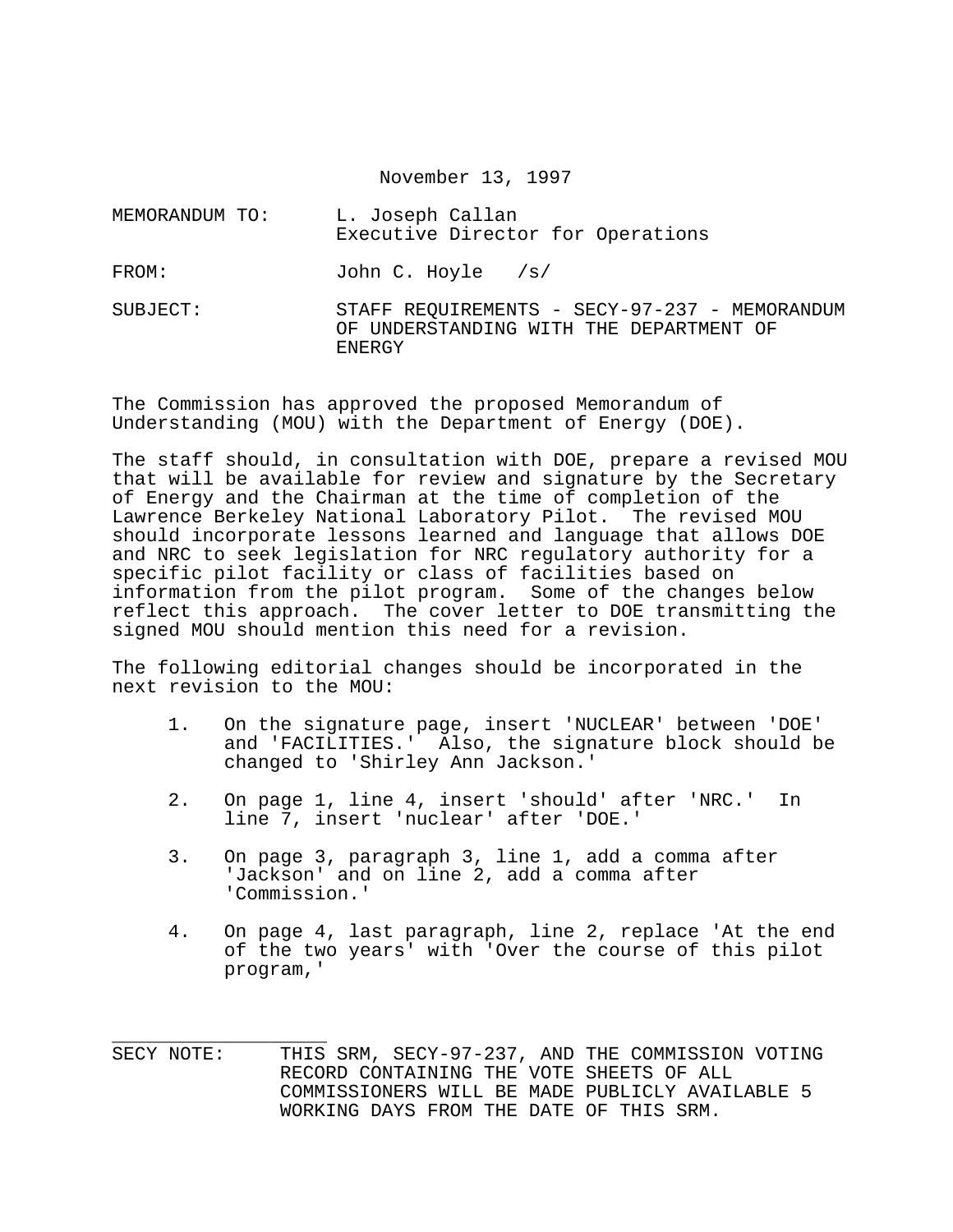- 5. On page 5, line 1, add a new sentence after 'facilities' which states: If deemed appropriate, a decision to seek legislation to give NRC authority to regulate a specific facility could be made in advance of the full two-year time frame. In the second full paragraph, line 3, delete 'at the end of the pilot program.'
- 6. On page 7, paragraph 1, line 4, insert 'of 1932' after 'Economy Act.'
- 7. On page 9, paragraph 4, line 3, insert commas before and after 'as appropriate.' The comma after the word "briefings" should be removed. Add a new sentence at the end of paragraph 4: Each report will be made available to stakeholders, including the Congress. Also on page 9, in the last line, insert a hyphen between 'two' and 'year.'
- 8. On page 9, insert a new paragraph prior to the last paragraph on this page:

Within three months after the first year of the pilot program ends, DOE and NRC personnel will prepare and provide to the Secretary and the Commission a report on the advantages and disadvantages of NRC regulating specific DOE nuclear facilities based on the first year pilot program experiences. The report will include a recommendation on which specific DOE nuclear facilities or which classes of DOE nuclear facilities should be externally regulated by NRC as well as draft legislation to implement the recommendation. If the Secretary and the Commission determine that particular DOE nuclear facilities or classes of DOE nuclear facilities should be regulated by the NRC, DOE and NRC will promptly submit draft legislation giving NRC such authority as part of the FY 2000 legislative program of the two agencies.

- 9. On page 10, paragraph 1, line 1, insert 'final' before 'report.' In line 4, insert 'as well as draft legislation to implement the recommendations' after 'NRC.' In line 6, replace 'prepare' with 'submit.' Also in line 6, insert 'as part of the FY 2001 legislative program of the two agencies' at the end of the sentence after 'authority.'
- 10. On page 11, item C., line 2, remove the comma after 'independently.'